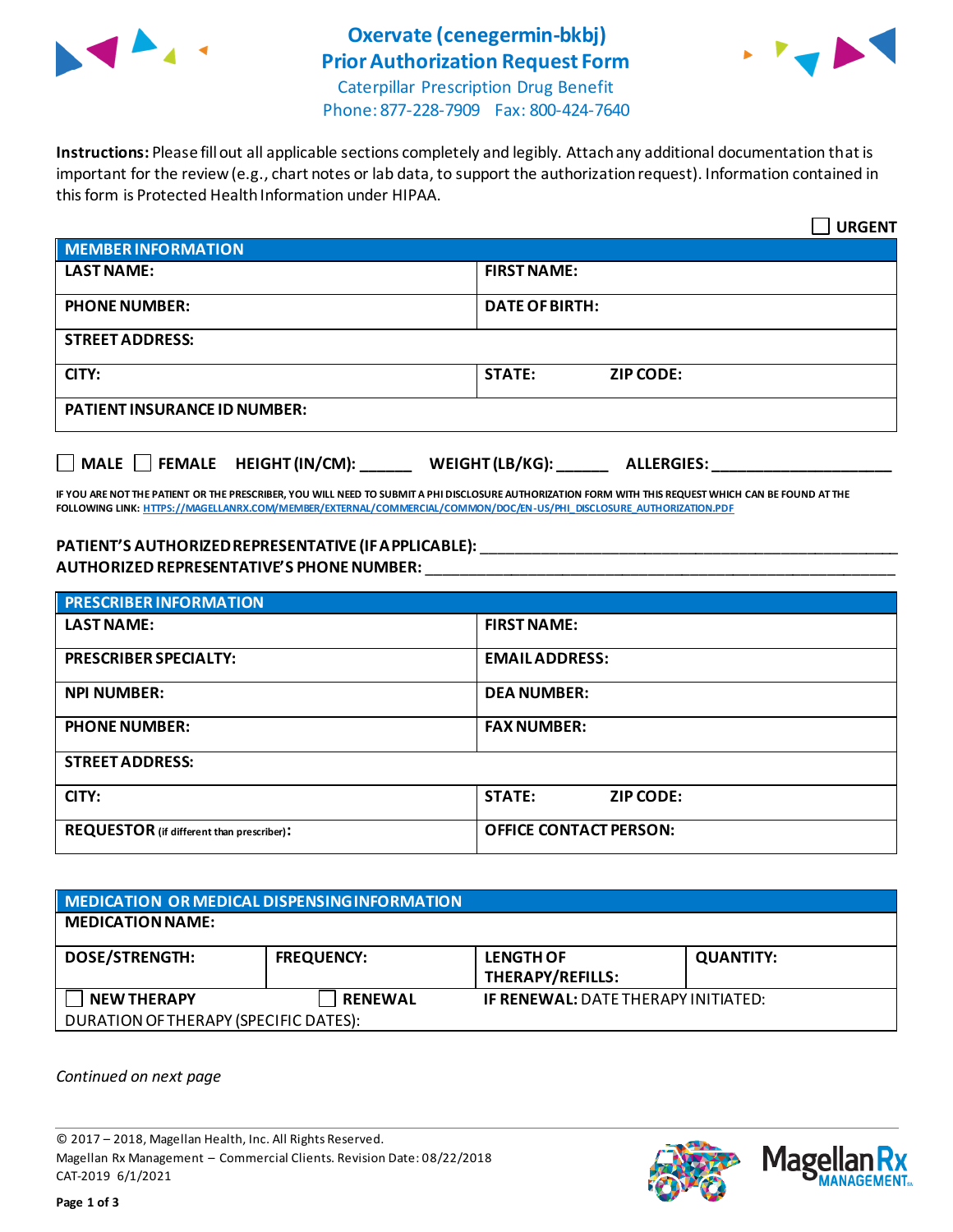

## **Oxervate (cenegermin-bkbj) Prior Authorization Request Form**

Caterpillar Prescription Drug Benefit Phone: 877-228-7909 Fax: 800-424-7640



| MEMBER'S LAST NAME: NAME AND A SERIES AND A SERIES OF STREET AND A STREET AND A STREET AND A STREET AND A STRE                                                                                                                                                                                                                                              | <b>MEMBER'S FIRST NAME:</b>                                                                                      |                                                       |  |  |
|-------------------------------------------------------------------------------------------------------------------------------------------------------------------------------------------------------------------------------------------------------------------------------------------------------------------------------------------------------------|------------------------------------------------------------------------------------------------------------------|-------------------------------------------------------|--|--|
|                                                                                                                                                                                                                                                                                                                                                             | 1. HAS THE PATIENT TRIED ANY OTHER MEDICATIONS FOR THIS CONDITION? $\Box$ YES (if yes, complete below) $\Box$ NO |                                                       |  |  |
| <b>MEDICATION/THERAPY (SPECIFY</b><br>DRUG NAME AND DOSAGE):                                                                                                                                                                                                                                                                                                | <b>DURATION OF THERAPY (SPECIFY</b><br>DATES):                                                                   | <b>RESPONSE/REASON FOR</b><br><b>FAILURE/ALLERGY:</b> |  |  |
| <b>2. LIST DIAGNOSES:</b>                                                                                                                                                                                                                                                                                                                                   |                                                                                                                  | <b>ICD-10:</b>                                        |  |  |
| □ Satege 2 Persistent epithelial defect(PED) due to neurotrophic keratopathy<br>□ Stage 3 Corneal ulcer due to neurotrophic keratopathy                                                                                                                                                                                                                     |                                                                                                                  |                                                       |  |  |
| □ Other diagnosis: ___________________ICD-10___________________________________                                                                                                                                                                                                                                                                             |                                                                                                                  |                                                       |  |  |
| PRIOR AUTHORIZATION.                                                                                                                                                                                                                                                                                                                                        | 3. REQUIRED CLINICAL INFORMATION: PLEASE PROVIDE ALL RELEVANT CLINICAL INFORMATION TO SUPPORT A                  |                                                       |  |  |
| <b>Clinical Information:</b><br>Is drug being used as part of a clinical trial? $\Box$ Yes $\Box$ No                                                                                                                                                                                                                                                        |                                                                                                                  |                                                       |  |  |
|                                                                                                                                                                                                                                                                                                                                                             | Has patient used Oxervate (cenegermin) previously? $\Box$ Yes $\Box$ No Please provide dates of treatment.       |                                                       |  |  |
| Does the patient's neurotrophric keratopathy affect both eyes? $\Box$ Yes $\Box$ No                                                                                                                                                                                                                                                                         |                                                                                                                  |                                                       |  |  |
| Is the prescriber a neuro-opthalmologist or corneal subspecialist OR has there been a consult with a neuro-<br>ophthalmologist or corneal subspecialist? □ Yes □ No Please provide the consultation report confirming diagnosis.                                                                                                                            |                                                                                                                  |                                                       |  |  |
| Has the patient had the keratopathy for at least 2 weeks? $\Box$ Yes $\Box$ No                                                                                                                                                                                                                                                                              |                                                                                                                  |                                                       |  |  |
| Has a Sensitivity test (such as by wisp test or Cochet-Bonnet aesthesiometer) demonstrated a decreased corneal<br>sensitivity within the area of the PED or corneal ulcer? $\Box$ Yes $\Box$ No Please provide chart documentation.                                                                                                                         |                                                                                                                  |                                                       |  |  |
| Did the Sensitivity test also demonstrate a decreased corneal sensitivity in at least one quadrant outside of the<br>area of the defect? $\Box$ Yes $\Box$ No Please provide chart documentation.                                                                                                                                                           |                                                                                                                  |                                                       |  |  |
| Has patient failed an adequate trial of at least one of the following: punctal occlusion, scleral or therapeutic contact<br>lenses, autologous serum tears, amniotic membrane ring or transplantation, correction of concomitant lid<br>malposition, epithelial debridement and/or corneal neurotization? □ Yes □ No Please provide chart<br>documentation. |                                                                                                                  |                                                       |  |  |
| Has the patient undergone tarsorraphy or conjunctival flap procedure? $\square$ Yes $\square$ No<br>Has the patient had a botulinum toxin injection to induce pharmacological blepharoptosis in the past 90days?<br>$\square$ Yes $\square$ No                                                                                                              |                                                                                                                  |                                                       |  |  |
| Does the patient have any active ocular infection or inflammation UNRELATED to neurotrophic keratopathy?<br>$\square$ Yes $\square$ No                                                                                                                                                                                                                      |                                                                                                                  |                                                       |  |  |
|                                                                                                                                                                                                                                                                                                                                                             |                                                                                                                  |                                                       |  |  |
|                                                                                                                                                                                                                                                                                                                                                             |                                                                                                                  |                                                       |  |  |

© 2017 – 2018, Magellan Health, Inc. All Rights Reserved. Magellan Rx Management – Commercial Clients. Revision Date: 08/22/2018 CAT-2019 6/1/2021